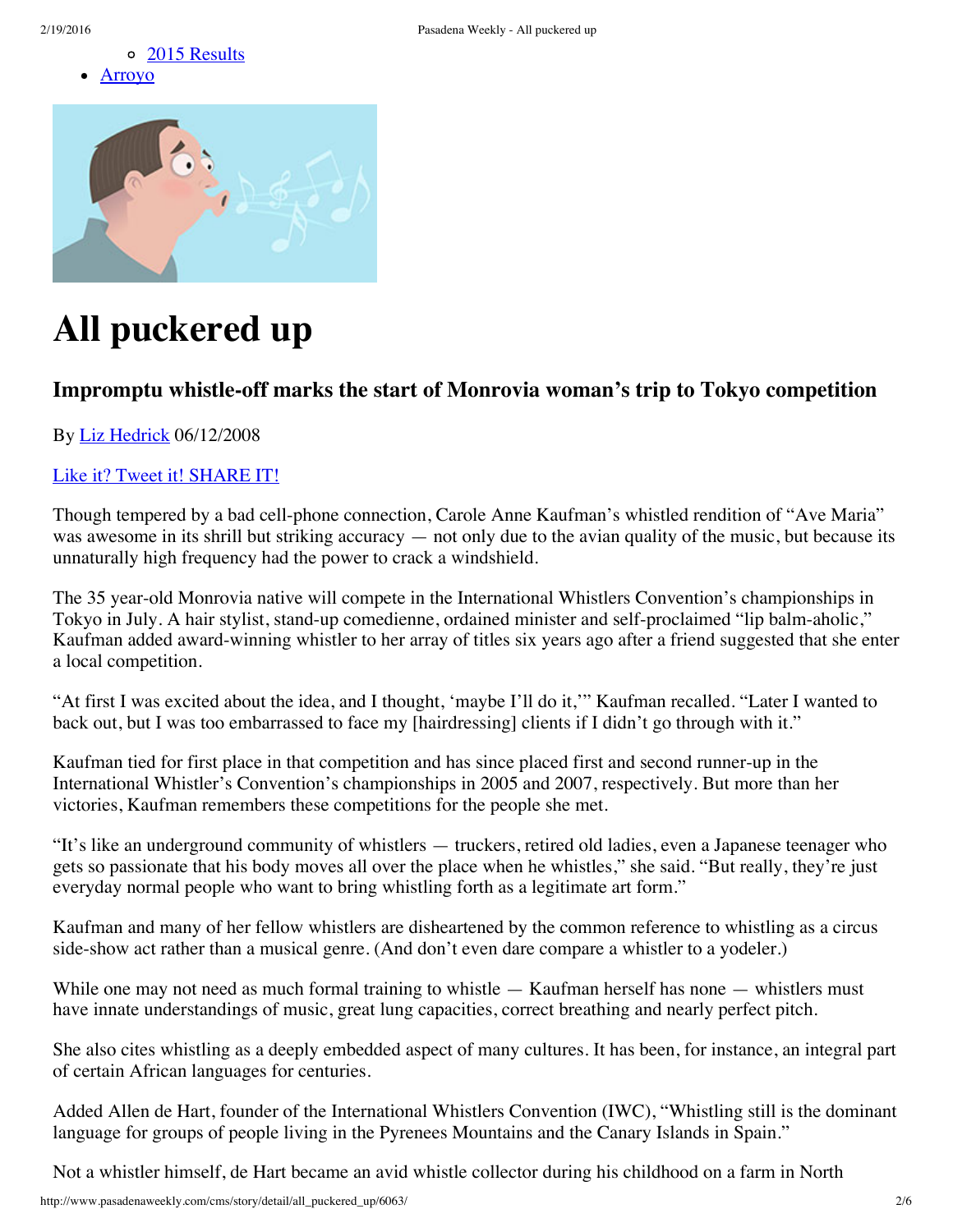Carolina. "As a boy, I relied on whistles to corral sheep and cattle," he said.

De Hart founded the IWC in 1970 as a way to make whistling competitions more formalized and, in turn, more legitimate. "It is not at all like 'American Idol,'" he said. "There are two aspects of the competition — one for pop music and one for classical. And if a contestant is from a non-western country, their classical selection must come from that region."

Until this year, the IWC championships have been held annually in Louisburg, NC. Both de Hart and Kaufman are thrilled that Japan has agreed to host the 2008 convention because they believe that branching out of North Carolina will solidify the international connections among whistlers.

"Ideally it will be hosted in the United States every other year," said de Hart, who will not be accompanying Kaufman to Tokyo this summer.

Nat Nehdar, former chair of the Pasadena Human Relations Commission, believes that an international whistling competition has profound significance that transcends Kaufman's underground whistling community.

"I think it's wonderful that a Pasadena whistler is going abroad," Nehdar said. "Music is the international language of love and harmony, and I believe that people should strive to come together through music."

Nehdar, a (not so) closet whistler himself, then asked the Pasadena Weekly editorial staff to request a song for him to whistle. Settling on George Gershwin's "Summertime," — the same tune that Kaufman will whistle in Tokyo — reporters, editors and advertising representatives all listened in rapture as Nehdar's vibrato (created through rapid tongue movements against the whistler's puckered lips, apparently) reverberated throughout the office.

"Whistling gives me joy," Nehdar said simply. "And it makes me want to share my joy with others." In the minutes that followed his impromptu concert, a sense of ease and relaxation could be felt in the newspaper office in Old Pasadena. Gang violence, tax fraud, pedophilia — it all seemed less important for that moment.

Then it was Kaufman's turn to spread some inner joy with her version of the same tune. Kaufman's style is a little different from Nehdar's. Before puckering up, she requested a moment to drink some water and reapply her lip balm, while Nehdar prefers a completely natural approach. "I believe that whistling comes from within," Nehdar said. "There's nothing you can put on the outside that will make you a better whistler."

Whether Kaufman's "whistle" is more a reflection of her innate spirit or highly effective lip balm is yet to be determined, but her skill is not in question. Though both Kaufman and Nehdar's versions of Gershwin's melody drew crowds, Kaufman whistled in an octave that could awaken sleeping dogs in Tokyo — perhaps explaining why she has only a cat as a pet.

In July, Kaufman will be joined by 11 other American competitors, only one of whom is also female. This uneven split among the sexes is not unusual in the whistling world.

"There are almost always more men in the competitions than women," said Kaufman. "There's so much sexism in whistling because many people think it's not OK for women to whistle — to draw attention to themselves."

De Hart agreed, reciting an old Southern saw: "A whistling woman and a crowing hen — both will come to no good end."

Part of de Hart's incentive to form the IWC was to give female whistlers a formalized venue in which to showcase their talent.

To assure her passage to Japan, Kaufman will be hosting a fund-raising party June 28 at LA PartyWorks in Monrovia. Admission is \$10 and includes entertainment — Eddie Haskell and His Sound and Vision Tribe —